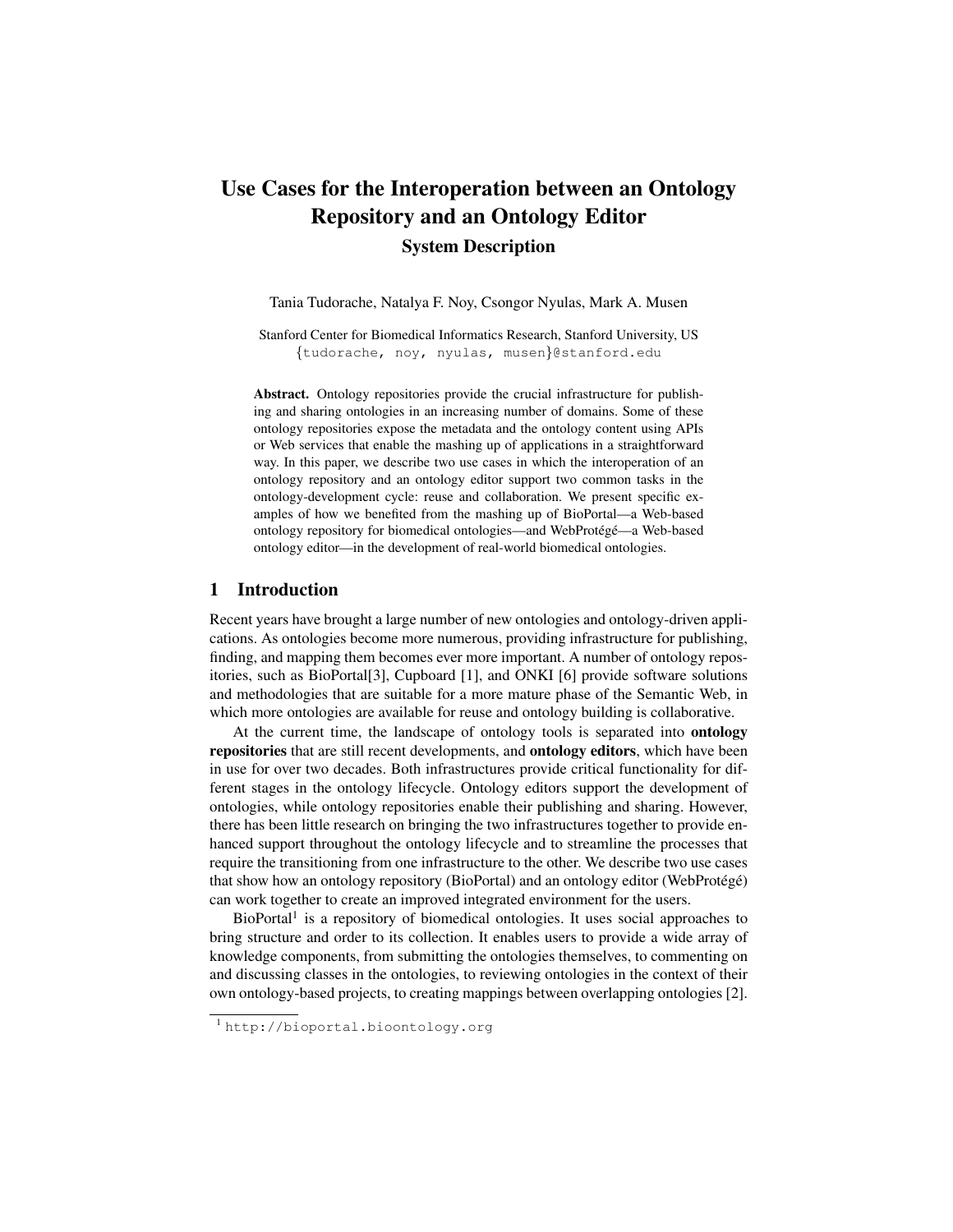

Fig. 1. Importing a BioPortal term as the value for the property *bodyPart*: (1) The *BioPortal Reference Widget* for filling in the *bodyPart* value. The user clicks on *Find term*; types the search string (2) and then clicks on the *Search* button (3). The search results are retrieved from BioPortal using a Web service invocation. The user has different options to get details about the results on (4a,b,c,d) that trigger other BioPortal service calls. To perform the import of the property value, the user clicks the *Import* button (4). The result of the import is shown in (5).

As of August 2010, BioPortal hosts more than 200 ontologies with more than 2.5 million classes and over 4 million mappings. All the information in BioPortal is accessible via RESTful Web services<sup>2</sup>, which enables the use of its content in other applications.

WebProtégé<sup>3</sup> is a Web-based client for Protégé that supports browsing and collaborative editing of ontologies [4]. The collaborative features are directly integrated in the editing process and allow the addition of notes and proposals to entities in the ontology, change tracking, and setting the access policies for different user roles [5].

In this paper, we present two use cases that show the benefits of the interoperation of BioPortal and WebProtégé for ontology reuse (Section 2) and collaboration (Section 3). We discuss this interoperation in the context of the development of the 11th revision of the International Classification of Diseases (ICD-11) that has been initiated by the World Health Organization (WHO).

# 2 Use Case: Reusing Ontologies and Terms

Reuse of ontologies or parts of ontologies is one of the best practices in ontology development, and indeed is one of the key ways in which ontologies facilitates data integration. Ontology repositories enable reuse by allowing users to search for ontologies suitable for their projects. In our work, we identified two use cases for ontology reuse: (1) reusing an ontology or part of it, and (2) reusing specific entities (e.g., classes).

To enable the first use case (ontology reuse), BioPortal provides a user interface and Web services for retrieving the list of available ontologies, and their metadata, and to search across the ontologies to find ontologies with relevant terms. An ontology editor can then enable users to search for the ontology of interest directly from the editing environment and to import this ontology into the ontology that they are developing. For

<sup>2</sup> http://www.bioontology.org/wiki/index.php/NCBO\_REST\_services

<sup>3</sup> http://protegewiki.stanford.edu/wiki/WebProtege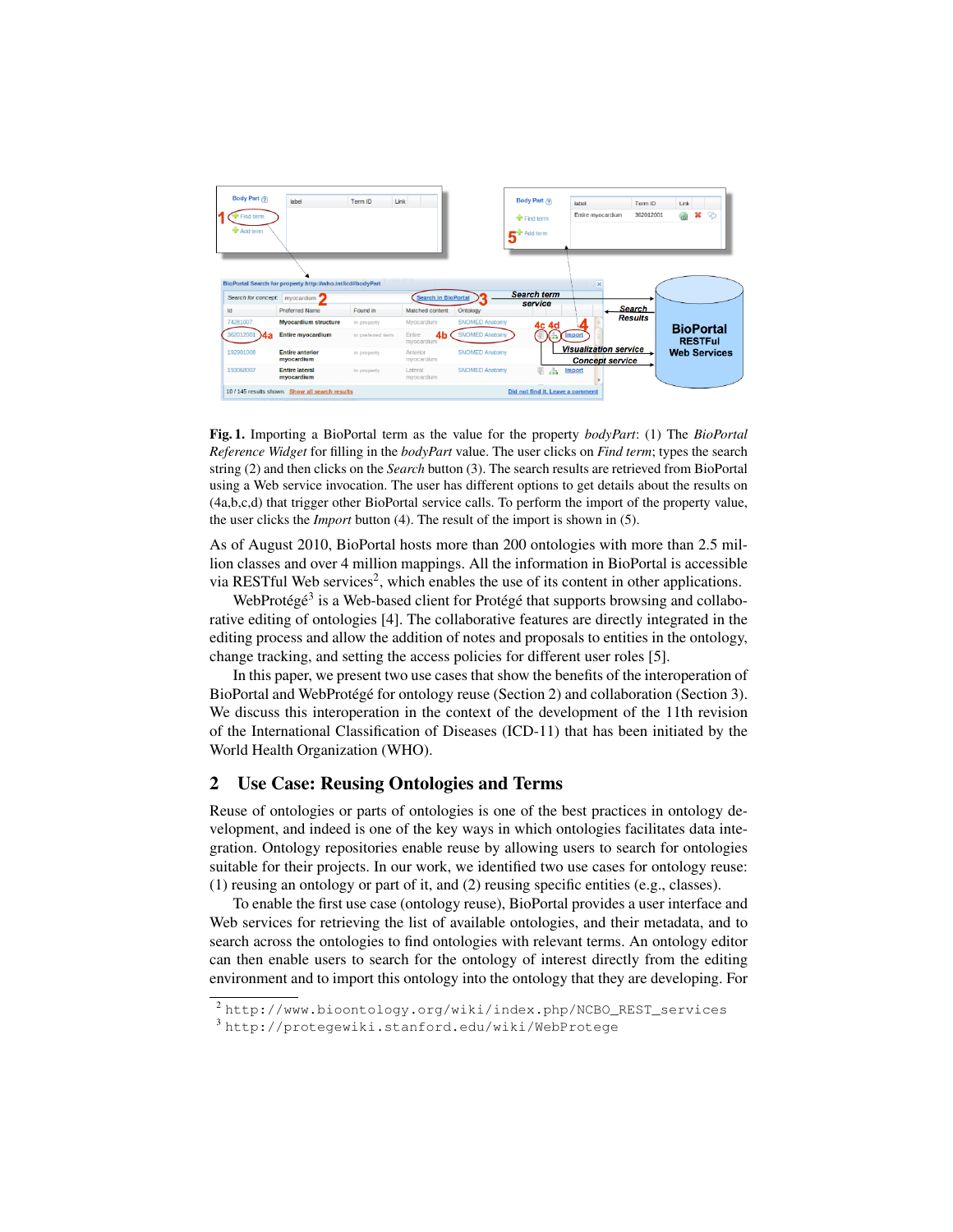example, Protégé 4 allows users to open an ontology directly from BioPortal and to import the ontology directly into their ontology. The NeON toolkit has similar functionality by providing access to ontologies indexed by Watson. What makes the import from BioPortal particularly powerful is the fact that BioPortal also enables users to add parts of the ontologies, such as specific branches, to the repository. These components *views* in BioPortal terms—then also become available for reuse. Thus users can extract the portions of the ontologies that they plan to reuse, publish them in BioPortal, thus getting them indexed along with other ontologies and getting the Web service access to them, and then import these portions into their ontologies.

Often, rather than importing the whole ontology or even a portion of it, the users want simply to refer to a term in another ontology (reuse specific entities in ontologies). For example, ICD-11 describes diseases and their properties. The values for many of the properties come from SNOMED CT, a widely used biomedical ontology. For example, the property *bodyPart* of a disease class should take as values references to terms in the *Anatomy* branch in SNOMED CT. Ontology repositories provide the infrastructure that the ontology editors need to implement this type of functionality. We describe the *BioPortal Reference Widget* in WebProtégé as an example of such integration.

Figure 1 shows the Reference Widget for the *Myocardial Infarction* class in ICD-11 where the user wants to reference a term from the *Anatomy* ontology view as a value of the property *bodyPart*. Once the user clicks on the *Find term* link, she will get to a search panel where she can type a search term, in this case *"myocardium"*. The widget invokes a search Web service call in the *Anatomy* view that returns the results as XML. The widget displays the results as a table with multiple columns. The user has multiple options to learn more about the terms that the search returned, all realized using BioPortal Web service calls: I. Browse the term directly in BioPortal (4a), II. Browse the entire ontology in BioPortal (4b), III. Browse the details of the concept (4c), or IV. Browse an interactive graphical representation of the term neighbourhood. These helping options are extremely useful if the service returns multiple similar search results, and if the user is not very well acquainted with the ontology. Once the user has made a choice, the final import is as easy as clicking on the *Import* button. As a result of the import, the widget creates an instance in the underlying ontology that stores the BioPortal related metadata about the reference: the identifier, the source ontology name and identifier and the direct BioPortal URL for the imported term.

The linking to BioPortal and the BioPortal Reference Widget provide essential functionality in the development of ICD-11, where the majority of disease properties have as value sets views in external ontologies stored in BioPortal.

# 3 Use Case: Supporting Collaboration Processes

Most of the ontologies stored in a repository are not static in nature, but are rather dynamic, and evolve over time. Very often, ontologies are developed as part of a community effort involving a large number of contributors. In such a process, the contributors must be able to comment and work together on defining concepts in the ontology. To support these type of collaboration processes, BioPortal allows users to add structured change proposals and different types of notes on classes in an ontology.

However, BioPortal, as most ontology repositories, does not directly support the actual editing of an ontology. To perform the proposed changes, a user has to use an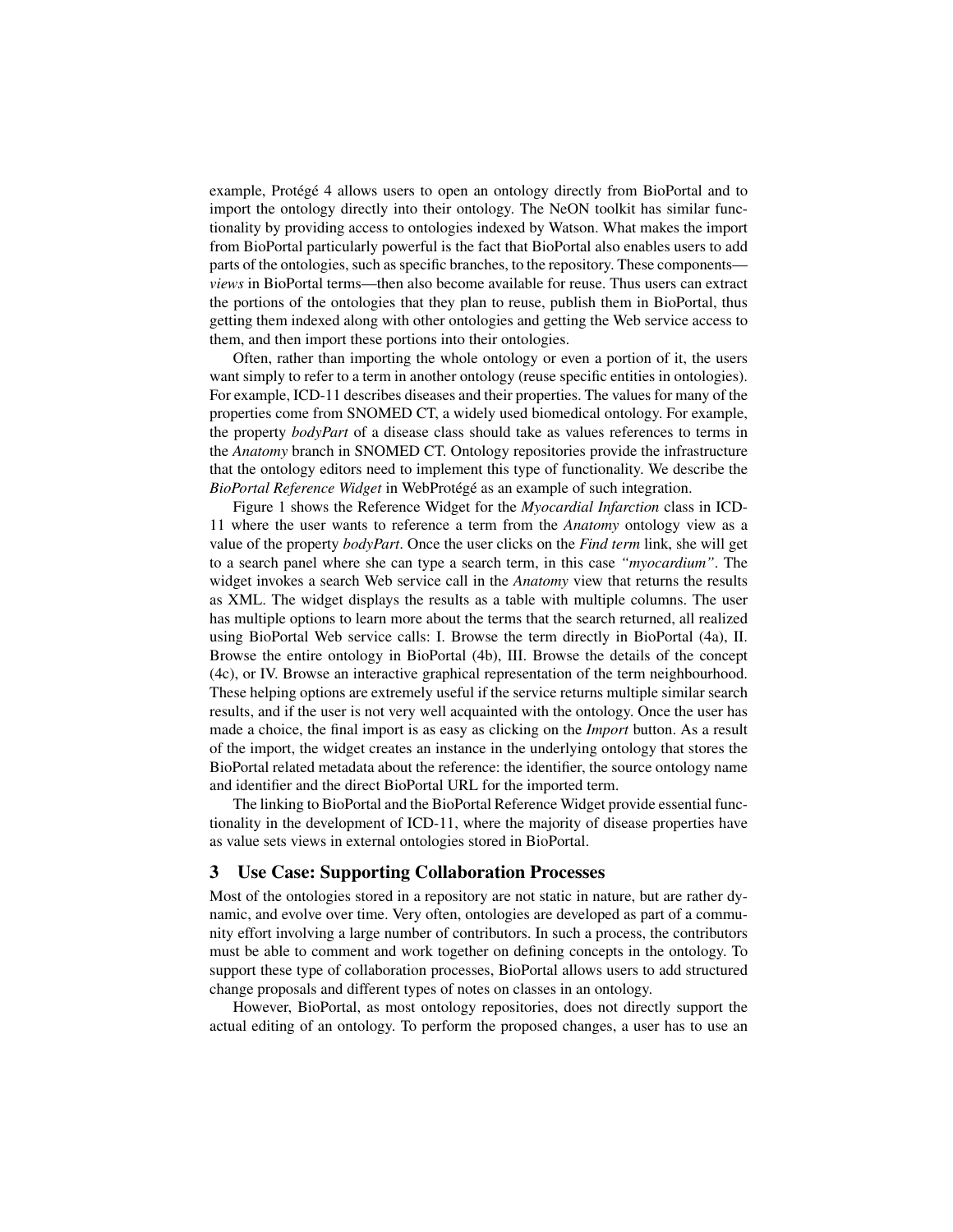

Fig. 2. Proposals workflow in BioPortal and WebProtégé. Users are creating proposals in Bio-Portal(1), then browse and accept the change proposals in WebProtégé  $(2,3)$ . Finally they create a new version of the ontology with the new edits and upload it to BioPortal(4), and then a new proposal cycle begins.

ontology editor and to manually make the necessary edits in the ontology. To streamline this process, we integrated BioPortal with WebProtégé to allow the automatic import of structured change proposals. We use the BioPortal Web services for integration.

Figure 2 shows a proposal workflow that we plan to support in our tools in the near future. In the first step of the workflow, users add structured change proposals in BioPortal (1). The figure shows an example of a *New term* proposal with its predefined properties. When the curators of the ontology open the ontology in WebProtégé to review the existing change proposals (2), they are able to accept or reject proposals directly in WebProtégé (3). The accepted proposals are automatically imported into the ontology. For example, a *New term* proposal, if accepted, will automatically create a new class in the ontology using the information in the properties of the proposal. The status of the proposal is then changed using the BioPortal Web services. After reviewing the current proposals in WebProtégé and possibly performing additional edits, the curator creates a new version of the ontology and uploads it into BioPortal(4). Then, a new workflow cycle begins on the new version of the ontology.

## 4 Discussions

The two use cases show real-world scenarios in which the combination of features of BioPortal and WebProtégé provide crucial functionality in ontology development.

We have developed the *BioPortal Reference Widget* as part of our collaboration with WHO to support the reuse of terms from ontologies stored in BioPortal in the ICD-11 ontology. This widget is available both in WebProtégé and in the Protégé  $3$  desktop client. This widget is configurable and is used also in other projects to create references to terms in external ontologies. While importing references is a common task, other